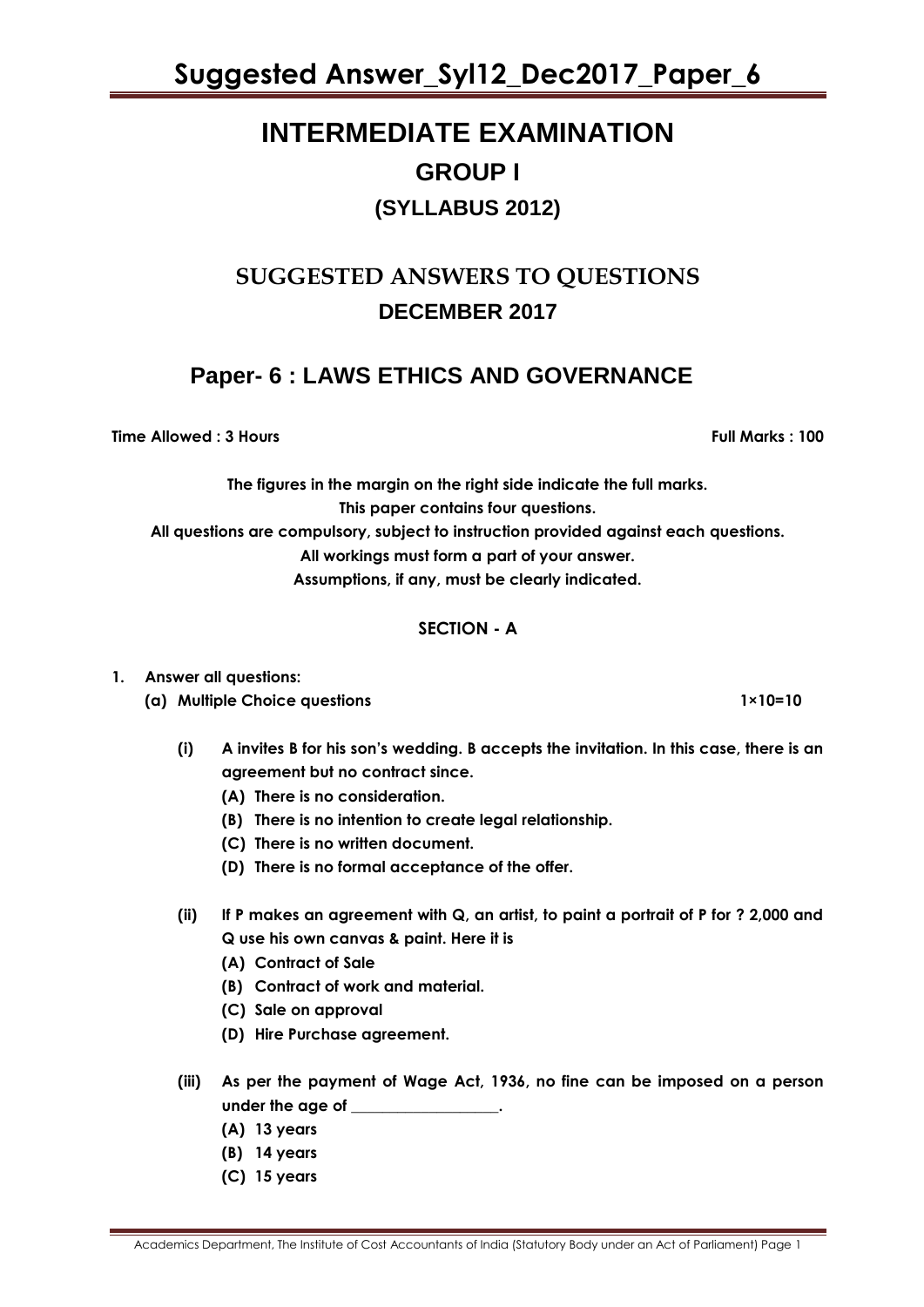**(D) 16 years** 

- **(iv) Who is an insurable employee under ESI Act, 1948?**
	- **(A) Workers in mines subject to Mines Act, 1952 [Sec 2(12)]**
	- **(B) Workers in a railway running shed [Sec 2(12)]**
	- **(C) Any member of [the Indian] naval, military or air forces [Sec 2(9)]**
	- **(D) All employees in factories or establishments to which this act applies**
- **(v) Holder in due course means any person** 
	- **(A) Drawing the instrument.**
	- **(B) Who for consideration become the possession of a promissory note.**
	- **(C) Named in the instrument to whom or to whom order the money is directed to be paid.**
	- **(D) None of the above**
- **(vi) Intimation of the reconstitution of change in a registered partnership is to be given to the Registrar of firms:**
	- **(A) No time limit**
	- **(B) Within 30 days**
	- **(C) Within 60 days**
	- **(D) Within 90 days**
- **(vii) Which one of the following is not correct?**
	- **(A) The articles of the company shall provide for the appointment of Chairman in a meeting.**
	- **(B) The members personally present at the meeting shall elect one of themselves to be Chairman on a show of hands, if the article does not provide for the same.**
	- **(C) Managing Director is the Chairman of the meeting.**
	- **(D) The member selected as Chairman as a result of poll, continue the Chairman, who is elected by show of hands.**
- **(viii) Who was the Chairman of Turnbull Committee?** 
	- **(A) Angel Turnbull**
	- **(B) Nigel Turnbull**
	- **(C) Michael Turnbull**
	- **(D) William Turnbull**
- **(ix) Law is \_\_\_\_\_\_\_\_\_\_\_\_\_\_ of ethics.**
	- **(A) No connection**
	- **(B) decertification**
	- **(C) codification**
	- **(D) visualization**
- **(x) Which of the following threat may not affect the business environment and**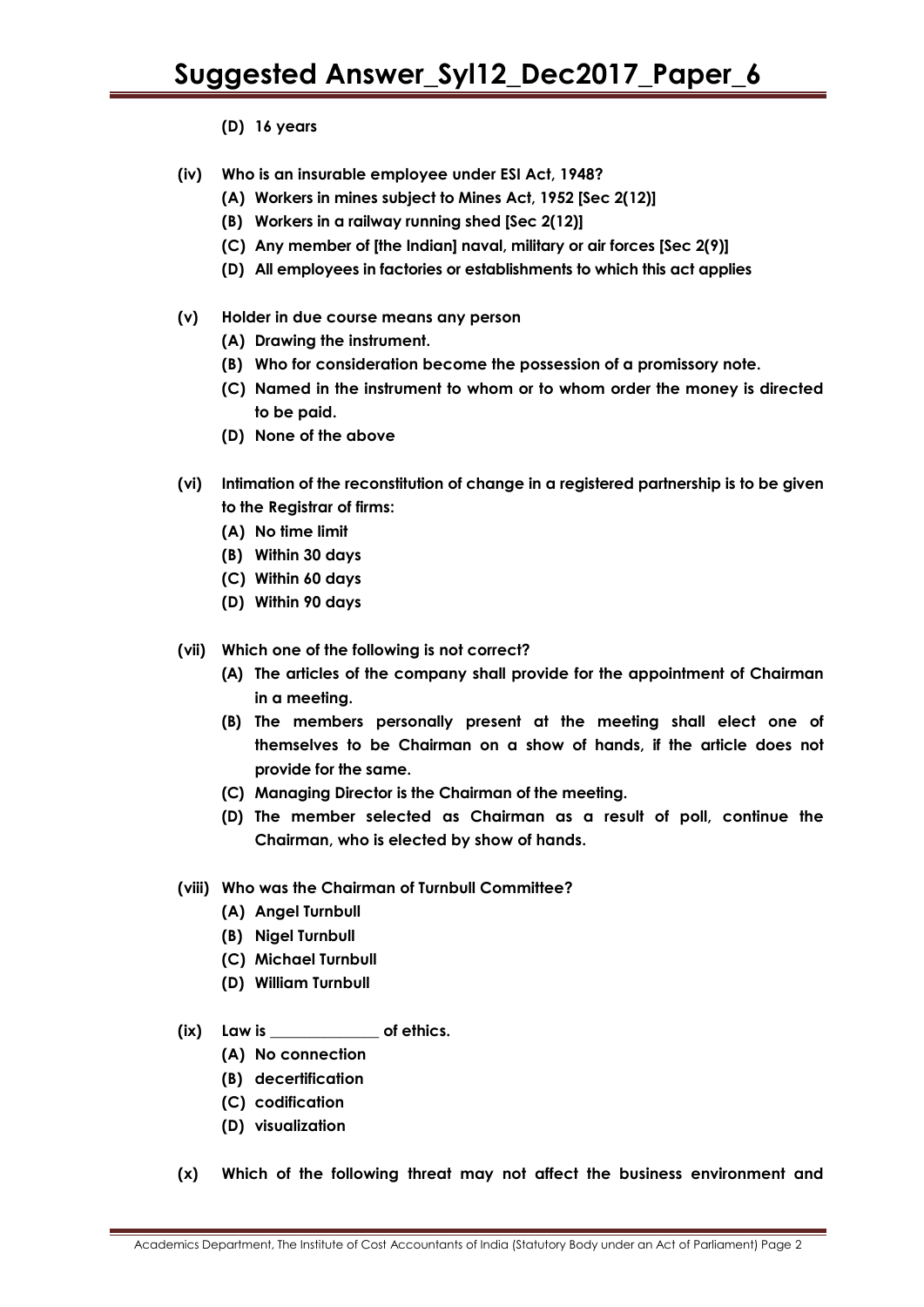**influence finance and accounting professionals?**

- **(A) Self actualization**
- **(B) Self Interest**
- **(C) Advocacy**
- **(D) Self Review**

#### **(b) Fill in the Blanks: 1×5=5**

**(i) Agreement by wager is \_\_\_\_\_\_\_\_\_\_\_\_\_\_\_\_\_\_\_\_\_\_\_\_\_\_\_\_\_\_\_\_\_\_\_\_\_\_\_.**

- **(ii) Wages should be paid before the expiry of\_\_\_\_\_\_\_\_\_\_\_\_\_\_\_\_\_\_\_ of the wage period in less than 1000 persons are employed.**
- **(iii) The liabilities of LLP shall be met out of the properties of\_\_\_\_\_\_\_\_\_\_\_\_\_\_\_\_ partners.**
- **(iv) The Right to Information Act also provides, in terms of Section 5, for appointment of Public Information Officers and \_\_\_\_\_\_\_\_\_\_\_\_\_to address requests for information.**

**(v) The word ethics stems from the Greek word\_\_\_\_\_\_\_\_\_\_\_\_\_\_\_.**

#### **(c) State whether the following statements are True or false: 1×5=5**

- **(i) If the seller wrongfully neglects or refuses to deliver the goods to the buyer, the buyer cannot sue to seller damages for non delivery.**
- **(ii) Bill of Exchange is an undertaking to pay.**
- **(iii) Employment in which the ESI is applicable are covered by the Employees CompensationAct, 1923.**
- **(iv) A one-person company means a company which has only one person as a member.**
- **(v) Ethics, in the practical sense, is also known as moral action and is an applied discipline.**

#### **(d) Match the following: 1×5=5**

| Column 'A' |                               |     | Column 'B'                                                                                                                                               |  |
|------------|-------------------------------|-----|----------------------------------------------------------------------------------------------------------------------------------------------------------|--|
| 1.         | Quasi contract                | (A) | interest or lien created on the<br>Δn.<br>property or assets of a company or any<br>of its undertakings or both as security<br>and including a mortgage. |  |
| 2.         | Doctrine of Implied authority | (B) | Form No. INC-11                                                                                                                                          |  |
| 3.         | Charge                        | (C) | Accepted behaviour is promoted and<br>elevated.                                                                                                          |  |
| 4.         | Certificate of Incorporation  | (D) | A fictitious contract created under legal<br>obligations, similar to a valid contract.                                                                   |  |
| 5.         | A social value                | (E) | Acting on behalf of others who is<br>authorised the particular activity.                                                                                 |  |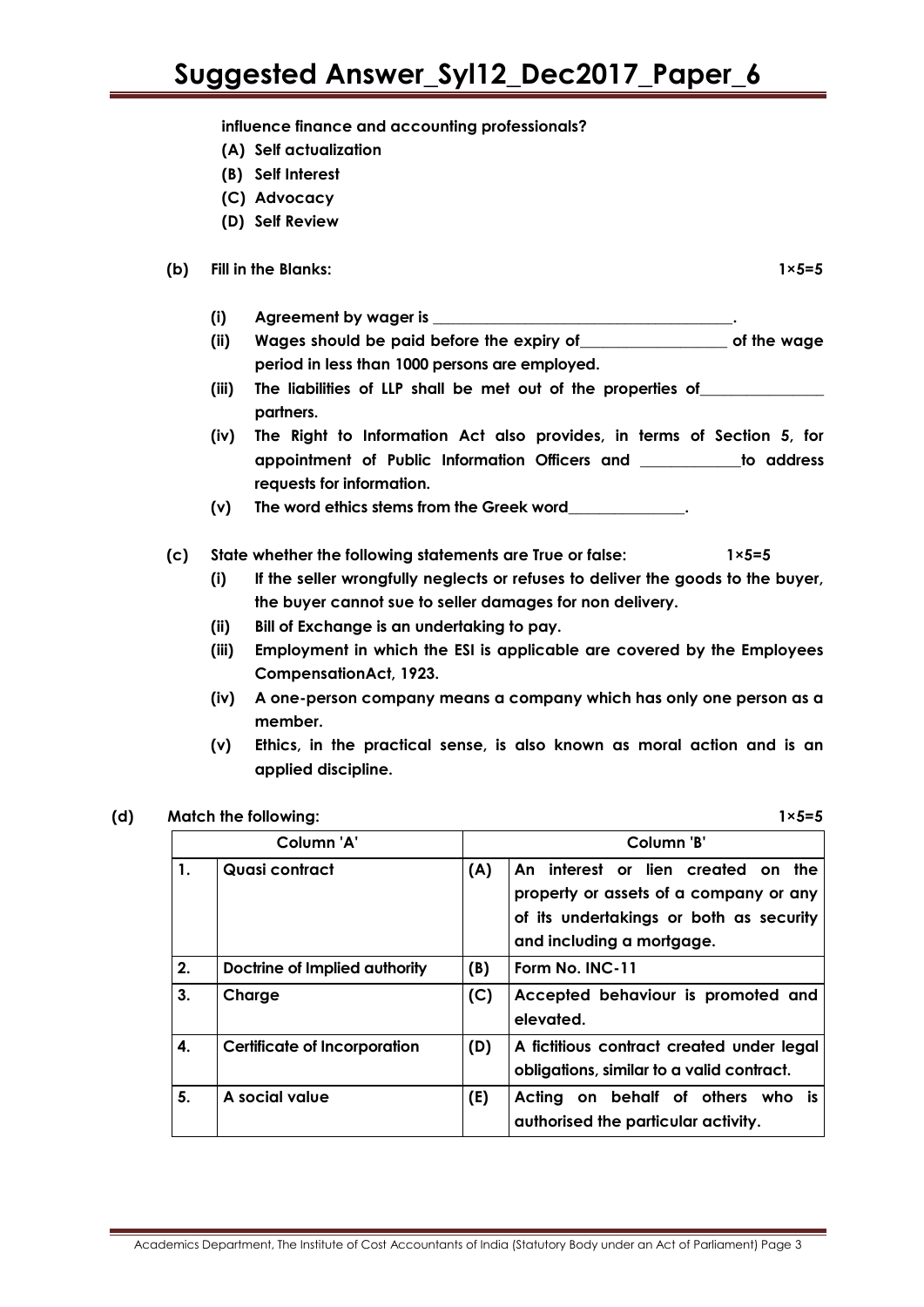### **Answer:**

- **1. (a)** 
	- (i) (B) there is no intention to create legal relationship
	- (ii) (B)Contract of work and material.
	- (iii) (C) 15 years
	- (iv) (D) all employees in factories or establishments to which this act applies
	- (v) (B)Who for consideration became the possession of a promissory note.
	- (vi) (A) No time limit
	- (vii) (C) Managing Director is the Chairman of the meeting
	- (viii) (B) Nigel Turnbull
	- (ix) (C) codification
	- (x) (A) Self actualization
- **(b)** (i) void
	- (ii) 7th day
	- (iii) Designated partners
	- (iv) Assistant Public information officer
	- (v) Ethike
- **(c)** (i) False
	- (ii) False
	- (iii) False
	- (iv) True
	- (v) True

| v<br>v<br>. . |  |  |  |
|---------------|--|--|--|
|---------------|--|--|--|

| Column 'A' |                               |     | Column 'B'                                                                                                                                                 |  |
|------------|-------------------------------|-----|------------------------------------------------------------------------------------------------------------------------------------------------------------|--|
| 1.         | Quasi contract                | (D) | fictitious contract created under<br>legal<br>A<br>obligations, similar to a valid contract.                                                               |  |
| 2.         | Doctrine of Implied authority | (E) | Acting on behalf of others who is authorised<br>the particular activity.                                                                                   |  |
| 3.         | Charge                        | (A) | An interest or lien created on the property or<br>assets of a company or any of<br>its<br>undertakings or both as security<br>and<br>including a mortgage. |  |
| 4.         | Certificate of Incorporation  | (B) | Form No. INC-11                                                                                                                                            |  |
| 5.         | A social value                | (C) | Accepted behaviour is promoted<br>and<br>elevated.                                                                                                         |  |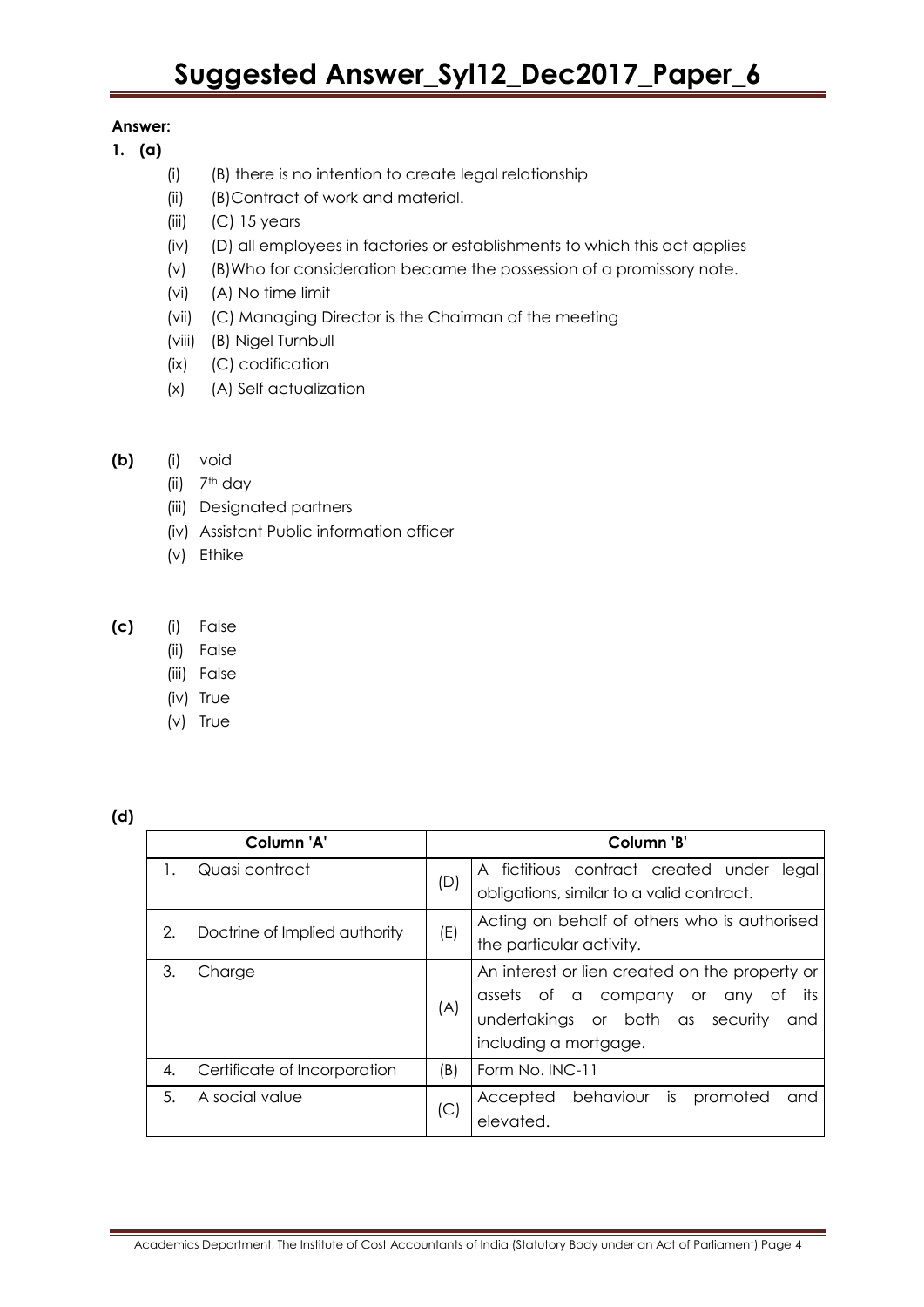### **SECTION - B**

**2. Answer any three questions: 15×3=45**

- **(a) (i) P induced Q to buy his motorcycle saying that it was in a very good condition. Aftertaking the motorcycle, Q complained that there were many defects in the motorcycle. P proposed to get it repaired and promised to pay 40% cost of repairs. After few days, the motorcycle did not work at all. Now Q wants to rescind the contract. Decide giving reasons. 6**
	- **(ii) What are the consequences of "destruction of goods" under the Sale of Goods Act,1930, where the goods have been destroyed after the agreement to sell but before thesale is affected? 5**
	- **(iii) Discuss the Provision for Hours and Period of Work under the Child Labour (Prohibition and Regulation) Act, 1986. 4**

#### **Answer:**

- (a) (i) According to Section 18 of the Indian Contract Act. 1872, misrepresentation is there:
	- 1. Whena person positively asserts that a fact is true when his information does not warrant it to be so, though he believes it to be true.
	- 2. When there is any breach of duty by a person, which brings an advantage to the person committing it by misleading another to his prejudice.
	- 3. When a party causes, however, innocently, the other party to the agreement to make a mistake as to the substance of the thing which is the subject of the agreement.

Theaggrieved party, in case of misrepresentation by the other party, can avoid or rescind the contract [Section19. Indian Contract Act, 1872]. The aggrieved party loses the right to rescind the contract if he, after becoming aware of the misrepresentation, takes a benefit under the contract or in some way affirms it. Accordingly in the given case Q could not rescind the contract, as his acceptance to the offer of P to bear 40% of the cost of repairs impliedly amount to final acceptance of the sale [Long v. Lloyd,(1958)].

### (ii) **Destruction of Goods-Consequences:**

- (I) In accordance with the provisions of the Sale of Goods Act. 1930 as contained in Section 7, a contract for the sale of specific goods is void if at the time when the contract was made; the goods without the knowledge of the seller, perished or become so damaged as no longer to answer to their description in the contract, then the contract is void abinitio. This section is based on the rule that whether both the parties to a contract are under a mistake as to a matter of fact essential to a contract, the act is void.
- (II) In a similar way Section 8 provides that an agreement to sell specific goods becomes void if subsequently the goods, without any fault on the part of the seller or buyer, perish or become so damaged as no longer to answer to their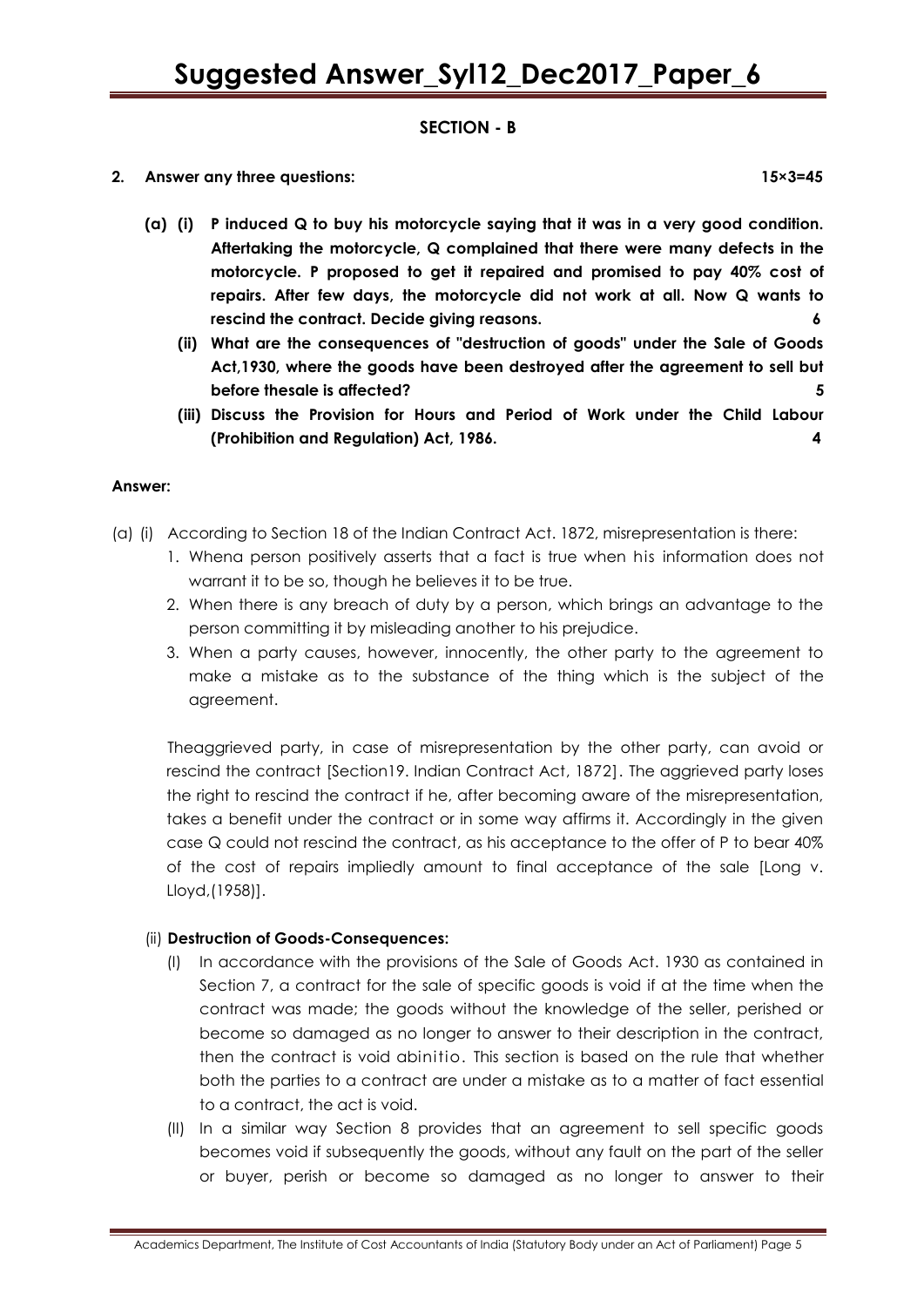description in agreement before the risk passes to the' buyer. This rule is also based on the ground of impossibility of performance as stated above.

It may however, be noted that section 7 & 8 apply only to specific goods and not to unascertained goods or generic goods. If the agreement is to sell a certain quantity of unascertained goods, the perishing of even the whole quantity of such goods in the possession of the seller will not relieve him of his obligation to deliver the goods.

### (iii)**Hours and period of work (Sec.7)**

- (1) No child shall be required or permitted to work in any establishment in excess of such number of hours, as may be prescribed for such establishment or class of establishments.
- (2) The period of work on each day shall be so fixed that no period shall exceed three hours and that no child shall work for more than three hours before he has had an interval for rest for at least one hour.
- (3) The period of work o! achild shall be so arranged that inclusive of his interval for rest, under sub- section (2), it shall not be spread over more than six hours, including the time spent in waiting for work on any day.
- (4) No child shall be permitted or required to work between 7 p.m. and 8 a.m.
- (5) No child shall be required or permitted to work overtime.
- (6) No child shall be required or permitted to work in, any establishment on any day on which he has already been working in another establishment.

### **(b) (i) Define Misrepresentation under the Indian Contract Act,1872 3**

- **(ii) Mr. A was shopping in a self-service super market. He picked up a bottle of cold drinkfrom a shelf. While he was examining the bottle, it exploded in his hand and injuredhim. He files a suit for damages against the owner of the market on the groundofbreach of condition. Decide, under the Sale of Goods Act, 1930, whether Mr. A wouldsucceed in his claim. 3**
- **(iii) Who is Occupier under the Factories Act, 1948? 9**

### **Answer:**

- (b) (i) Misrepresentation means and includes—
	- (1) The positive assertion, in a manner not warranted by the information of the person making it, of that which is not true, though he believes it to be true;
	- (2) Any breach of duty which, without an intent to deceive, gains an advantage to the person committing it, or any one claiming under him, by misleading another to his prejudice or to the prejudice, of anyone claiming under him ;
	- (3) Causing, however innocently, a party to an agreement to make a mistake as to the substance of the thing which is the subject of the agreement.
	- (ii) Essentials of Sale

The problem as given in the question is based on Section 16(2) of the Sale of 'Goods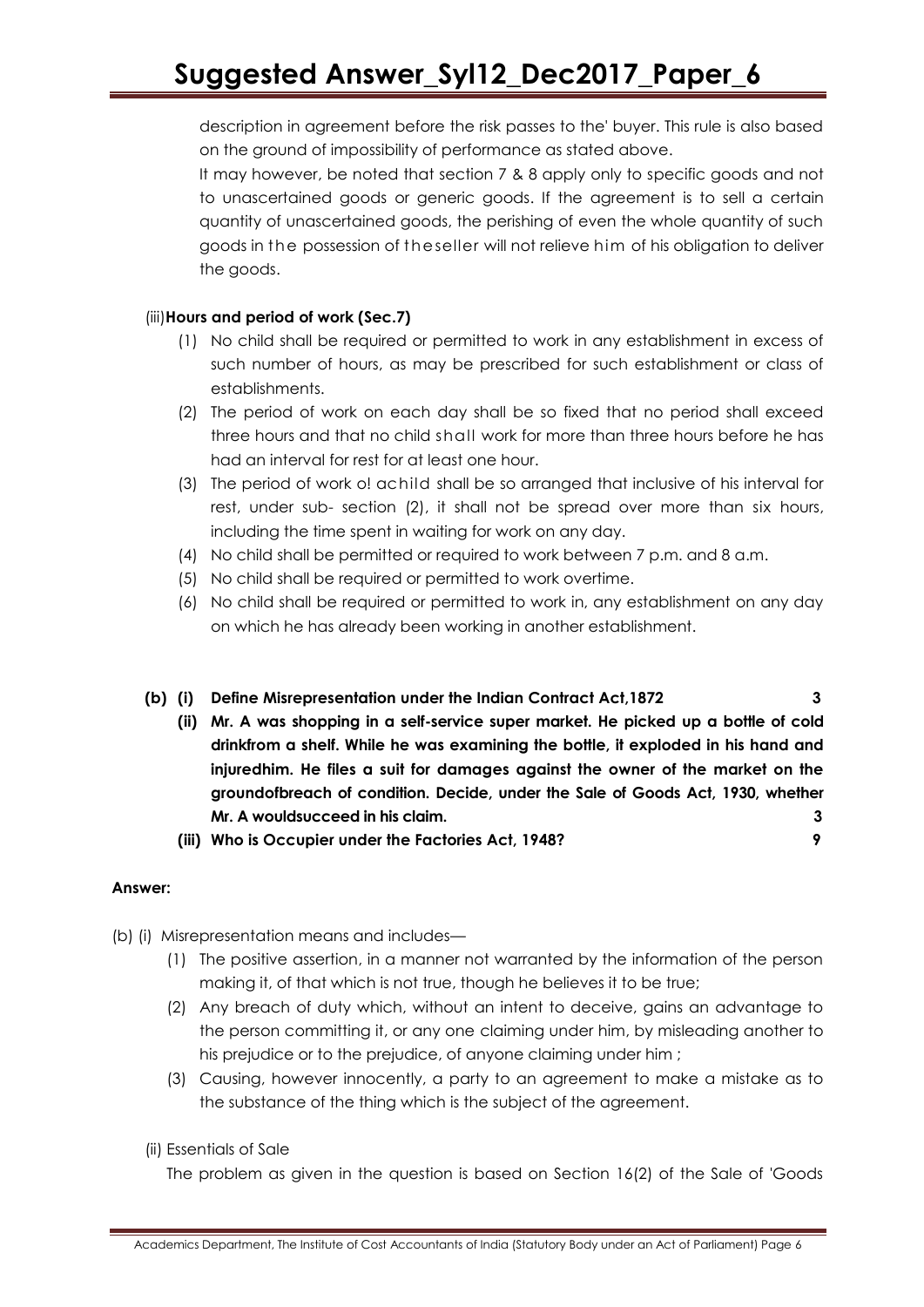Act, 1930, which states that where goods are bought by description from a seller who deals in goods of that description (whether he is the manufacturer or producer or not), there is an implied condition that the goods shall be of merchantable quality. Though the term 'merchantable quality' is not defined in the Act, it means that in the present case, the bottle must be properly sealed. In other words, if the goods are purchased for self-use, they should be reasonably lit for the purpose for which it is being used, in the instant case, on an examination of the bottle of cold drink, it exploded and injured the buyer. Applying the provision of Section 16(2). Mr. A would succeed in claim for damages from the-owner of the shop.

(iii) "Occupier of a factory is the person who has ultimate control over the affairs of the factory:

Provided that -

- (i) in the case of a firm or other association of individuals, any one of the individual partners or members thereof shall be deemed to be the occupier:
- (ii) In the case of a company, any one of the directors shall be deemed to be the occupier;
- (iii) In the case of a factory owned or controlled by the Central Government or an) Stale Government, or any local authority, the person or persons appointed to manage the affairs of the factory by the Central Government, the State Government or the local authority, as the case may be. Shall be deemed to be the occupier:

Provided further that in the case of a ship which is being repaired, or on which maintenance work is being carried out, in a dry dock which is available for hire, -

- (1) The owner of the dock shall be deemed to be the occupier for the purposes of any matter provided for by or under—
	- (a) Section 6, section 7, section 7A, section 7B, section 11 or section 12;
	- (b) Section 17, in so far as it relates to the providing and maintenance of sufficient and suitable lightingin or around the dock;
	- (c) Section 18, section 19, section 42. Section 46. Section 47 or section 49, in relation to the workers employed on such repair or maintenance;
- (2) The owner of the ship or his agent or master or other officer-in-charge of the ship or any person who contracts with such owner, agent or master or other officer-incharge to carry out the repair or maintenance work shall be deemed to be the occupier for the purposes of any matter provided for by or under section 13, section 14, section 16 or section 17 (save as otherwise provided in this proviso) or Chapter IV (except section 27) or section 43, section 44 or section 45. Chapter VI, Chapter VII, Chapter VII] or Chapter IX or section 108, section 109 or section 110, in relation to -
	- (a) The workers employed directly by him, or by or through any agency; and
	- (b) The machinery, plant or premises in use for the purpose of carrying out such repair or maintenance work by such owner, agent, master or other officer-incharge or person;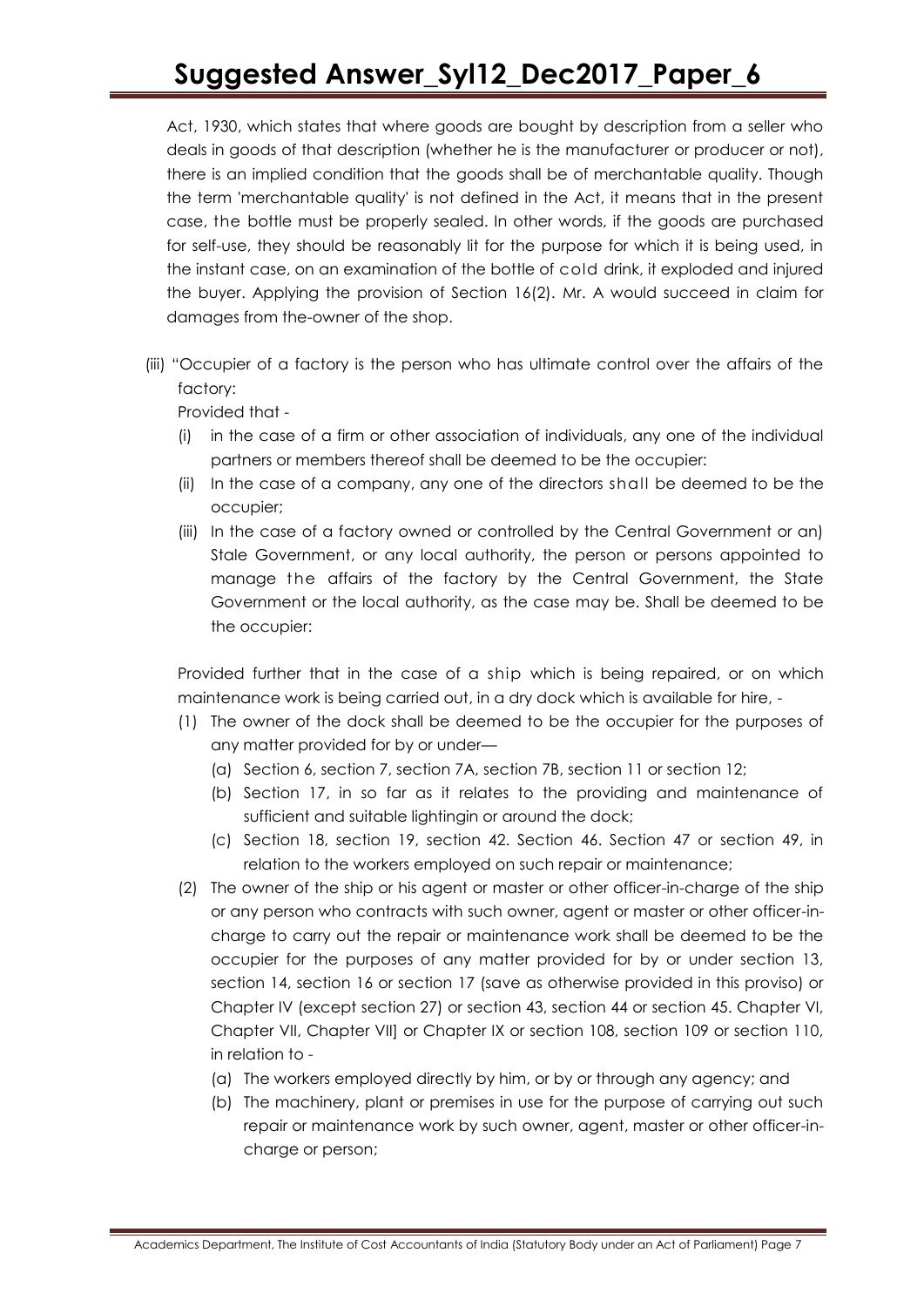- **(c) (i) 'No consideration, no contract'. – state the exceptions to it. 5**
	- **(ii) In what way does the Negotiable Instruments Act, 1881 regulate the determination of the "Date of maturity" of a Bill of Exchange. Ascertain the "Date of maturity" of a bill payable 120 days after the date. The Bill of exchange was drawn on 1st June, 2017. 10**

#### **Answer:**

- (c) (i) There are exceptional cases where a contract is enforceable even through there is no consideration. They are as follows:
	- 1. **Natural Love and affection:** An agreement made without consideration is valid if, ―It is expressed in writing and registered and is made on account of nature love and affection between parties standing in a near relation to each other" – [Sec.25] (1)]
	- 2. **Voluntary Compensation:** A promise made without consideration is valid if it is a promise to compensate wholly or in part, a person who has already voluntarily done something for the promisor or something which the promisor was legally compelled to do [Sec.25(2)]
	- 3. **Time Barred Debt:** A promise to pay wholly or in part, a debt which is barred by the law of limitation can be enforced if the promise is in writing and is signee by the debtor or his authorized agent. [Sec.25(3)]
	- 4. No consideration is required to create an **agency**(Sec.185)**.**
	- 5. **Completed Gift:**The rule "No consideration, no contract" does not apply to Completed Gifts Thus if a person gives certain properties to another according to the provisions of the Transfer of Property Act, he cannot subsequently demand the property back on the ground that there was no consideration.

#### (ii) **Calculation of maturity of a Bill of Exchange:**

The maturity of a bill, not payable on demand, at sight or on presentment, is at maturity on the third day after the day on which it is expressed to be payable (Section 22, Para 2 of Negotiable Instruments Act, 1881). Three days are allowed as days of grace. No days of grace are allowed in the case of a bill payable on demand, at sight, or presentment. When a bill is made payable as stated number of months after date, the period slated terminates on the-day of the month, which corresponds with, the day on which the instrument is dated.

When it is made payable after a stated number of' moths after sight the period terminates on the day of the month which corresponds with the day on which it is presented for acceptance or sight or noted for non-acceptance on protested for non acceptance when it is payable a staled number of months after a certain event, the period terminates on the day of the month which corresponds with the day on which the event happens. (Section - 23).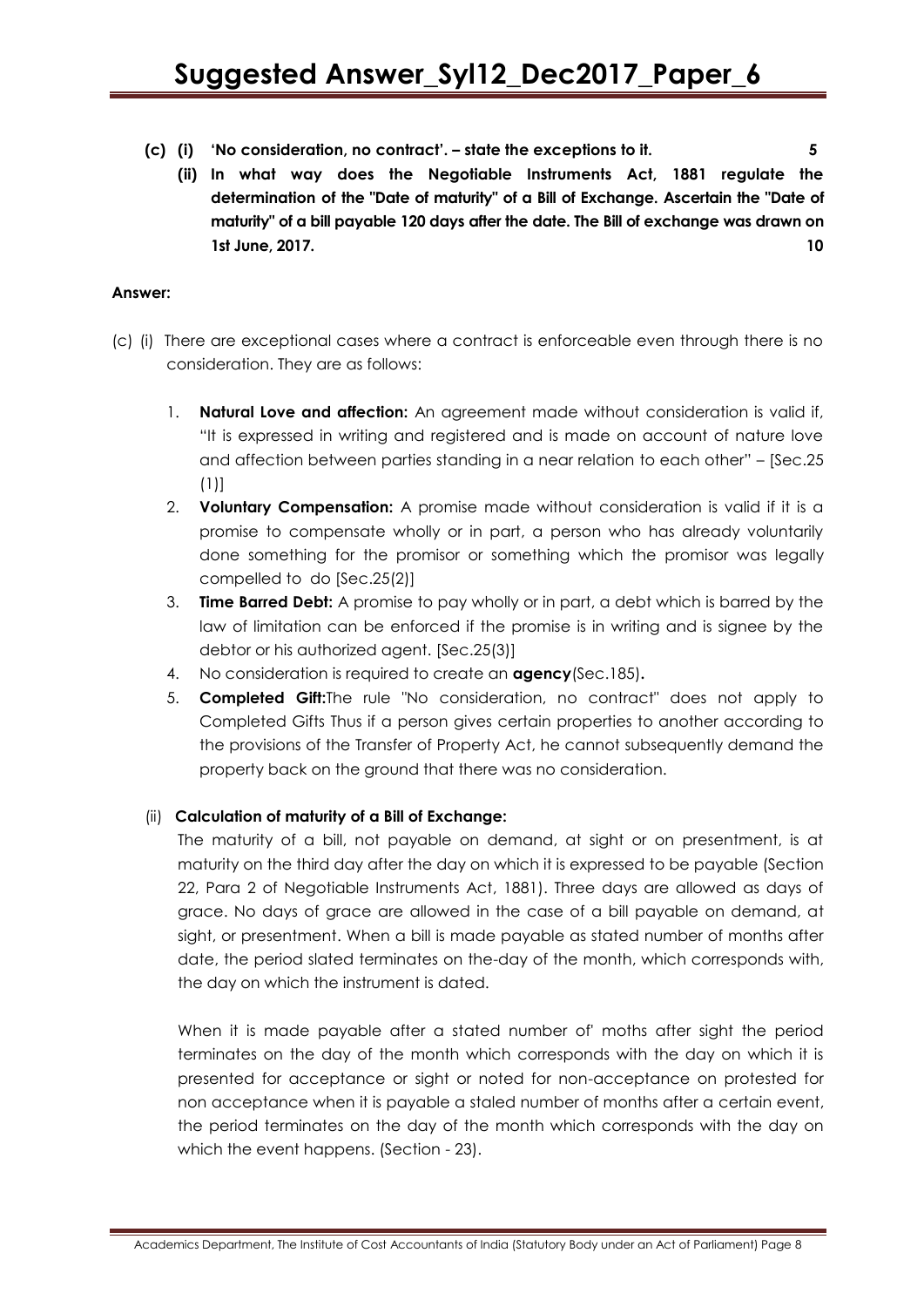When a bill Is made payable a stated number of months after sight and has been accepted for honour, the period terminates winch the clay of the month which corresponds with the day on which it was so accepted.If the month in which the period would terminate has no corresponding day, the period terminates on the last day of such mouth (Section 23 )

In calculating the date a bill made payable a certain number of days after date or after sight or after a certain event is at maturity, the day of the date, or the day of protest for non-accordance, or the day on which the event happens shall be excluded (Section 24).

Three days of grace are allowed to these instruments after the day on which they are expressed to be payable. (Section 22). When the last day of grace falls on a day, which is public holiday, the instrument is due and payable on the preceding business day (Section 25).

**Answer to Problem:** In this case the day of Presentment for sight is to be excluded i. e. 1st June 2017. The period of 120 days ends on 29thSeptember, 2017 (June 29 days + July 31 days + Aug. 31 days + September 29 days). Three days of grace are to be added. It falls due on 2nd October 2017, which happens to be a public holiday. As such it will fall due on 1st October, 2017 i. e., the preceding Business day.

- **(d) (i) An employee was drawing salary of** `**9,500 per month. He joined his service on January 23rd, 2017 and remained absent from 11th February, 2017 to April 10th, 2017 due to temporary disablement caused by an accident arising out in due course of employment. Examine with reference to the Payment of Bonus Act, 1965, whether he is eligible for bonus for the year 2016-17? 5**
	- **(ii) Discuss, in brief, rules for winding up and dissolution of a LLP. 10**

#### **Answer**

(d) (i) In accordance with the provisions of Payment of' Bonus Act. 1065, as contained in Section 2(13), read with section 8 and section 14, every employee of an establishment covered under the Act is entitled to bonus from his employer in an accounting year provided he has worked in that establishment for not less than 30 working days in the year on salary less than  $\bar{\tau}$  21,000/- per month. Under Section 14 of the Act, the days when an employee has been absent due to temporary disablement caused by an accident arising out of and in the course of his employment will be included in calculating the total working days for the purpose of payment of bonus. In the instant case, the salary is falling within the limit as prescribed under the Act. His accident-leave -period shall also be treated as working days for the purpose.

Therefore, in the given Case since the salary is failing the limit (i.e. not exceeding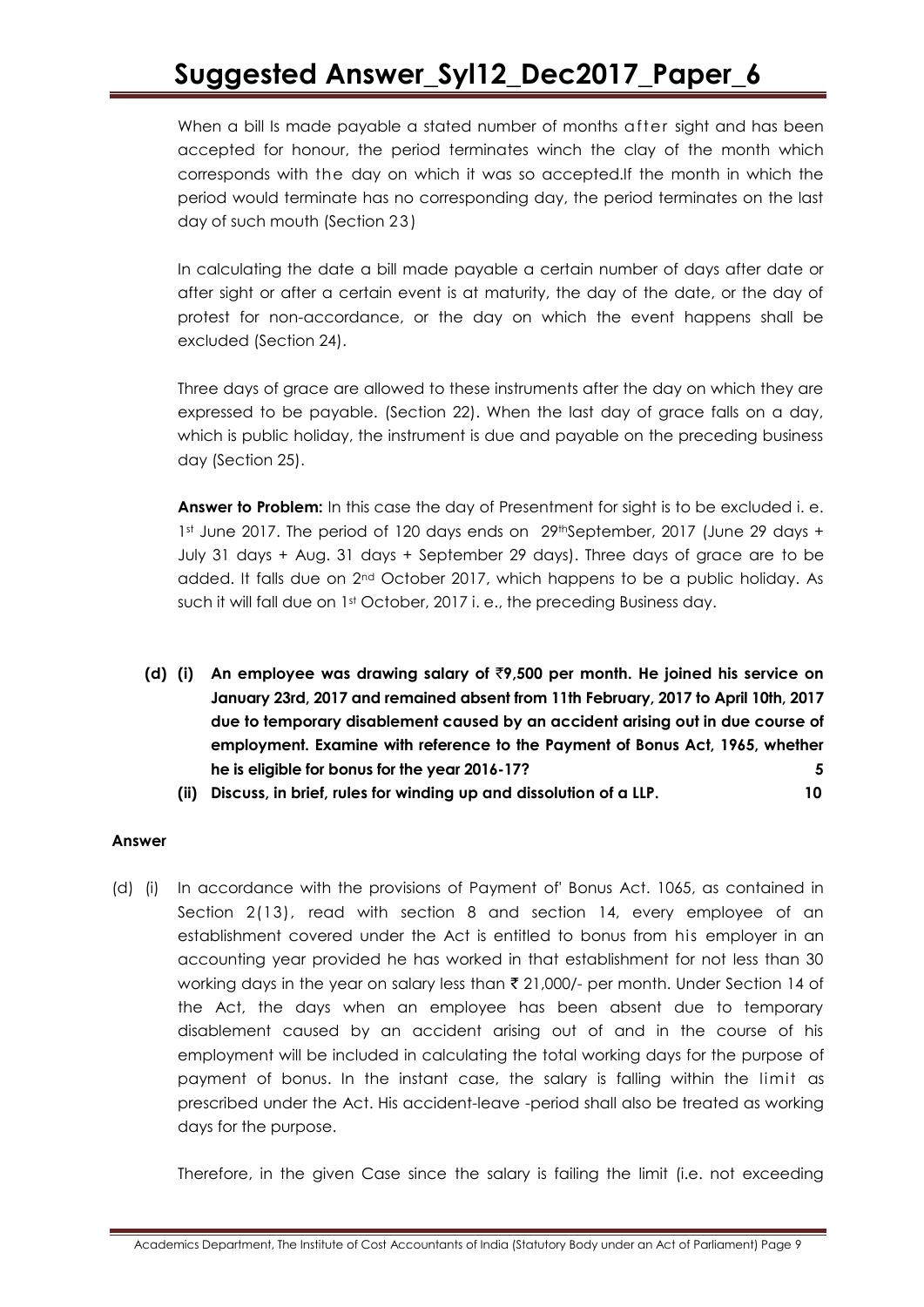`21,000/-per month), the employee is eligible for bonus for the year 2016-17. The leave period will be treated as working days (i. e. more than 30 working day)

#### (ii) **Dissolution of LLP**- Rules for winding up and dissolution

Central Government has power to make rules for dissolution and winding up of a LLP.

A perusal of the LLP Act 2008 shows that the provisions relating to dissolution of a LLP are more or less the same as provided in the Partnership Act, 1932 for dissolution of a Partnership firm. (Sec 65)

A partner may lend money to and transact other business with the limited liability partnership and has the same rights and obligations with respect to the loan or other transactions as a person who is not a partner (sec 66).

Application of the provisions of the Companies Act: As per section 67 the Central Government has power to direct by notification in the official gazette specify the provision of Companies Act,1956 which will be applicable to a LLP or applicable to a LLP with such modification or adaption as may be specified in the notification. A copy of such notification is required to be laid in draft before each house of Parliament, and such notification shall be issued only in such form as may be agreed upon by both the houses of Parliament.

By virtue of the power conferred upon the Central Government, the Central Government has from time to time issued order for application of various provisions of the Companies Act, 1956 as such of with some modification to the LLP.

Section 68 contains provisions regarding filing, recording or registered under this Act to be so filed, recorded or registered in such manner and subject to such conditions as may be prescribed.

A copy of or an extract from any document electronically filed with or submitted to the Registrar which is supplied or issued by the Registrar and certified through affixing digital signature as per the Information Technology Act, 2000 to be a true copy of or extract from such document shall, in any proceeding, be admissible in evidence as of equal validity with the original document.

As per sub section 3 of section 68 any information supplied by the Registrar that is certified by the Registrar trough affixing digital signature to be true extract from any document filed with or submitted to the Registrar shall, in any proceeding, be admissible in evidence and be presumed, unless evidence to the contrary is adduced to be a true extract from such document.

Section 69 allow a LLP to file any belated document or return not filed or registered to be filed or registered within three hundred days from the date within which it should have been filed on payment of additional fee of one hundred rupee for every day of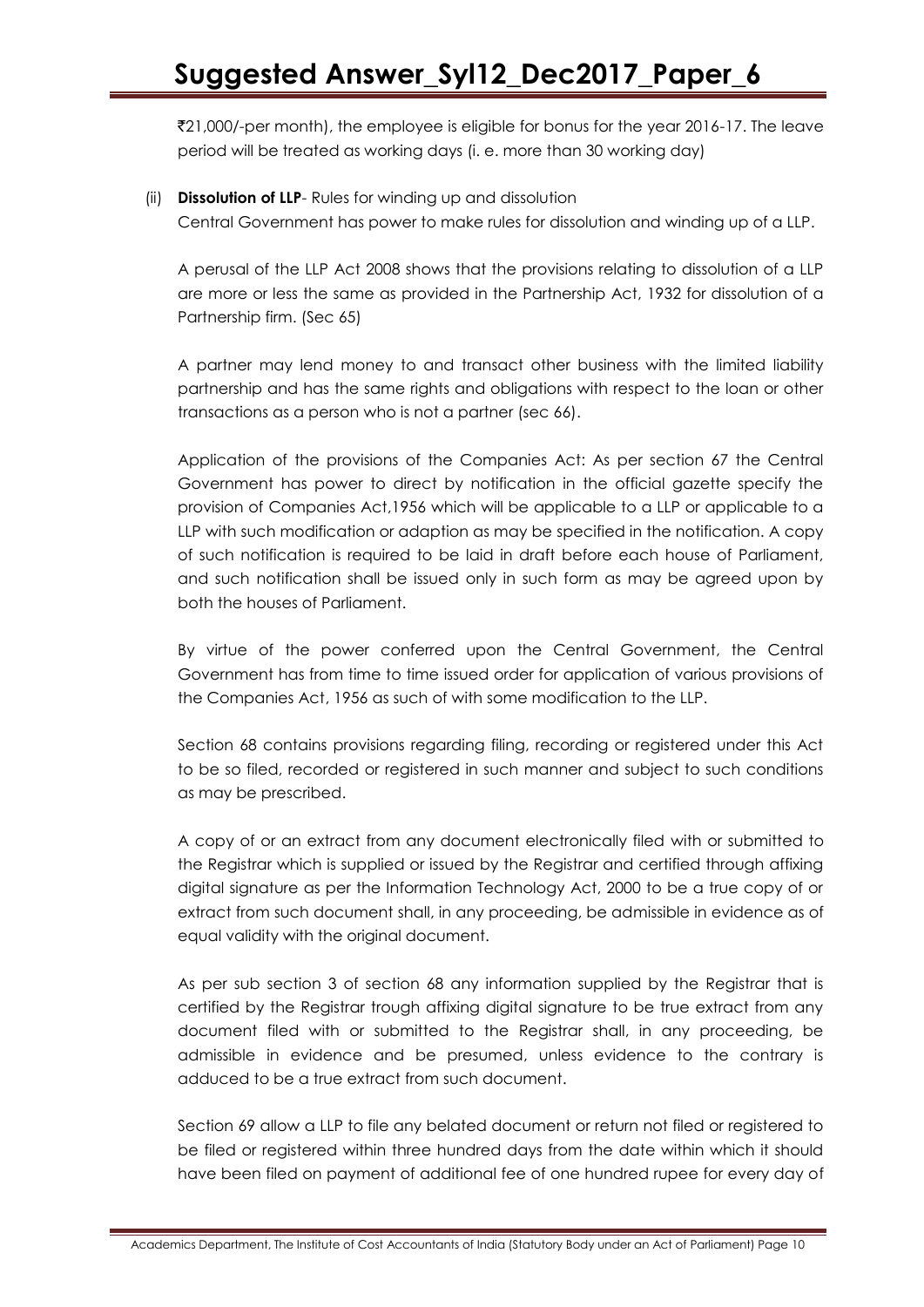such delay in addition to any fee as is payable for filing of such documents or returns. Such documents or return may without prejudice to any other action or liability under this Act, also be filed after such period of three hundred days on payment of fee and additional fee specified in this Act.

- **(e) (i) A is employed in XYZ Ltd., which is a seasonal establishment. The factory was in operation for five months during the financial year of 2016-17. A was not in continuous service during this period. However, he was worked for sixty days only. Referring to the provisions of the Payment of Gratuity Act, 1972 decide whether A is entitled to gratuity payable under the Act. Would your answer be the same in case Aworks for 100 days? 4**
	- **(ii) Distinguish between Bill of Exchange and Promissory Note. 7**
	- **(iii) Define workman under Industrial Disputes Act. 4**

#### **Answer:**

(e) (i) As per the provision given under the section 2A of the Payment of Gratuity Act, 1972, where an employee is employed in an seasonal establishment and is not in continuous service for any period of one year or six months, there such an employee shall deemed to be in continuous service under the employer for such period if he has actually worked not less than seventy-five percent of the number of days on which the establishment was in operation during such period.

In the given problem, as per the above provisions of the Act, A has worked has worked only for 60 days which is less than 75% of the number of days on which the establishment was in operation during such period, i.e. 150 days. Therefore A shall not be eligible for getting any gratuity in the first case.

In the second case also A would not eligible for gratuity for the same reasons, though he had worked for 100 days

- (ii) Distinguish betweenBill of Exchange and Promissory Note. The following are the points of differences between a Bill of Exchange and Promissory note:
	- 1. **Number of Parties:** In a Bill of Exchange there are three parties the drawer, the drawer and the payee. In a promissory note, there are 2 parties - the maker and the payee.
	- 2. **Promise and Order:** in a Bill of Exchange, there is an order to pay. in a Promissorynote there is a promise to pay.
	- 3. **Acceptance**: A bin needs acceptance but a promissory note does not require acceptance.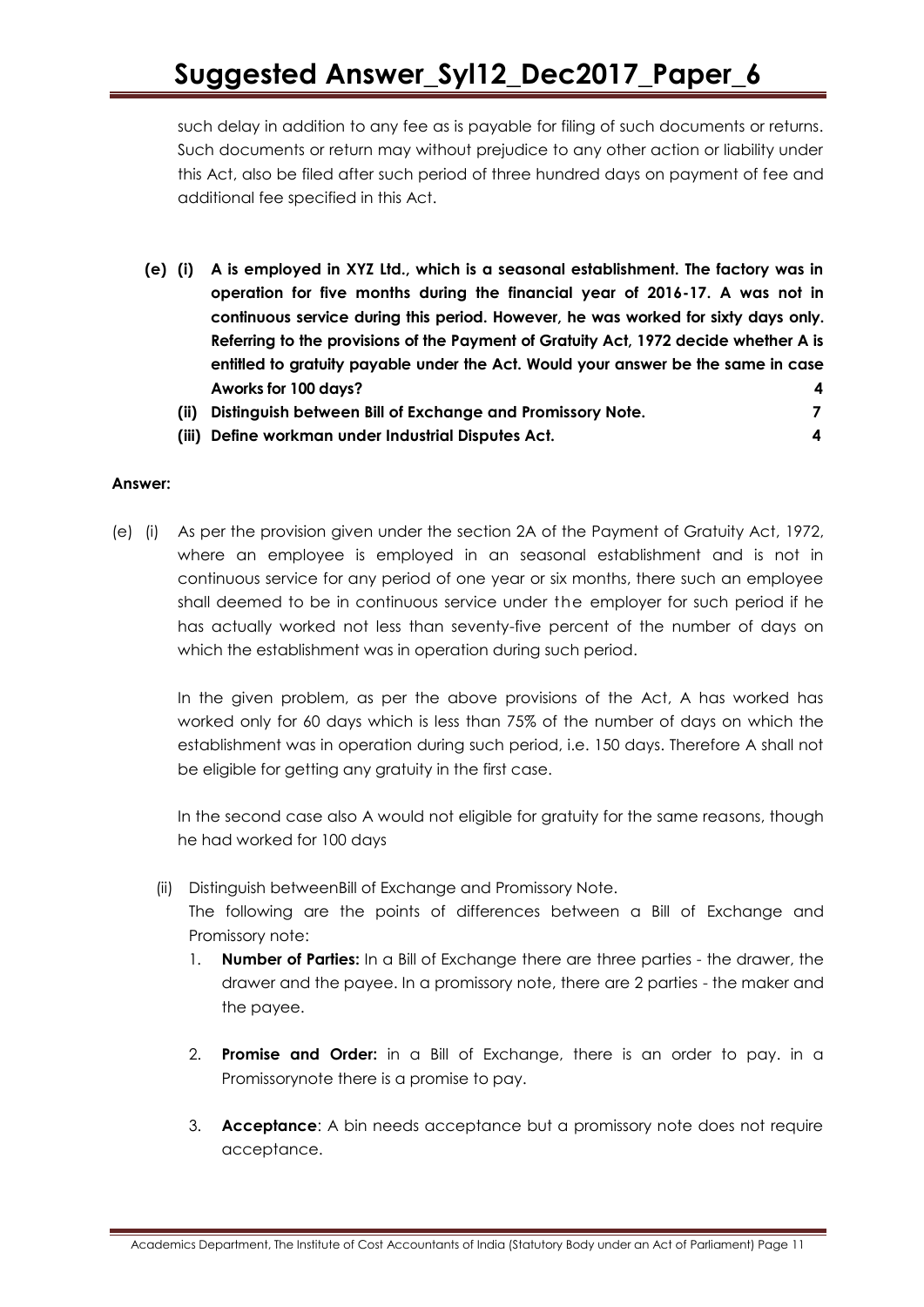- 4. **Liability:** The drawer of a bill is liable only when the drawer does not accept the bill or pay the money due. But the make of a Promissory note is primarily liable on the instrument.
- 5. **Relationship:** In a Bill of Exchange, a drawer stands in an immediate relationship with the acceptor; But the maker of the Promissory note stands in an immediate relationship to the payee
- 6. **Notice:** In case of non-acceptance or non-payment of a bill of notice must be given to all persons liable to pay. This is called 'Notice of Dishonor', in the case of a Promissory note, no 'Notice of Dishonor' is necessary.
- 7. In case of dishonor, foreign bill must not be protested; in case of promissory note, protest is not necessary.

### (iii) **Workman under the Industrial Disputes Act.**

―Workman‖ means any person (including an apprentice employed in any industry to do any manual, unskilled, skilled, technical, operational, clerical or supervisory work for hire or reward, whether the terms of employment be express or implied, and for the purposes of any proceeding under this Act in relation to an industrial dispute, includes any such person who has been dismissed, discharged or retrenched in connection with, or as a consequence of, that dispute, or whose dismissal, discharge or retrenchment has led to that dispute, but does not include any such person-

- (i) who is subject to the Air Force Act, 1950 (45 of 1950), or the Army Act, 1950 (46 of 1950), or the Navy Act, 1957 (62 of 1957); or
- (ii) who is employed in the police service or as an officer or other employee of a prison; or
- (iii) who is employed mainly in a managerial or administrative capacity; or
- (iv) who, being employed in a supervisory capacity, draws wages exceeding ten thousand rupees per mensem or exercises, either by the nature of the duties attached to the office or by reason of the powers vested in him, function mainly of a managerial nature.

### **SECTION – C**

### **3. Answer any one questions: 15×1=15**

**(a) (i) Discuss the shifting of registered office within the same state. 5 (ii) What information's are exempted from disclosure under Right to Information Act,2005? 10**

**Answer:**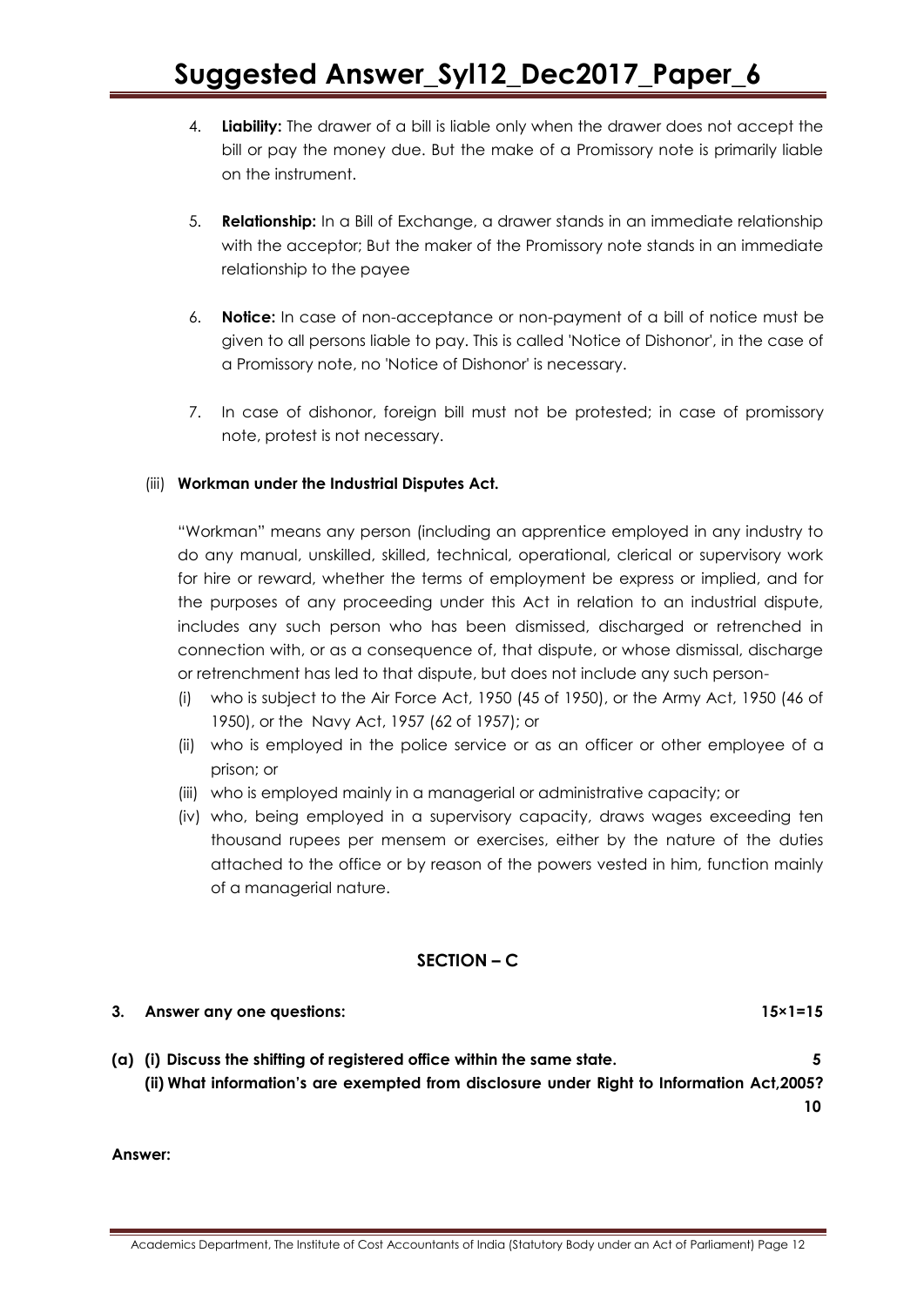### (a) (i) **The Shifting of registered office within the same State.**

- A. An application seeking confirmation from the Regional Director for shifting the registered office within the same State from the jurisdiction of one Registrar of Companies to the jurisdiction of another Registrar of Companies, shall be filed by the company with the Regional Director in Form no.INC.23 along with the fee.
- B. The company shall, not less than one month before filing any application with the Regional Director for the change of registered office.-
	- (a) publish a notice, at least once in a daily newspaper published in English and in the principal language of that district in which the registered office of the company is situated and circulating in that district; and
	- (b) serve individual notice on each debenture holder, depositor and creditor of the company, clearly indicating the matter of application and stating that any person whose interest is likely to be affected by the proposed alteration of the memorandum may intimate his nature of interest and grounds of opposition to the Regional Director with a copy to the company within twenty one days of the date of publication of that notice:

Provided that in case no objection is received by the Regional Director within twenty one days from the date of service or publication of the notice, the person concerned shall be deemed to have given his consent to the change of registered office proposed in the application.

Provided further that the shifting of registered office shall not be allowed if any inquiry, inspection or investigation has been initiated against the company or any prosecution is pending against the company under the Act.

- C. The confirmation referred to in sub-section (5) of section 12 shall be communicated within a period of thirty days from the date of receipt of application by the Regional Director to the company and the company shall file the confirmation with the Registrar within a period of sixty days of the date of confirmation who shall register the same and certify the registration within a period of thirty days from the date of filing of such confirmation.
- (ii) The following are exempt from disclosure under Section 8 of Right to Information Act,2005
	- information, disclosure of which would prejudicially affect the sovereignty and integrity of India, the security, strategic, scientific or economic interests of the Slate, relation with foreign State or lead to incitement of an offence
	- information which has been expressly forbidden to be published by any court of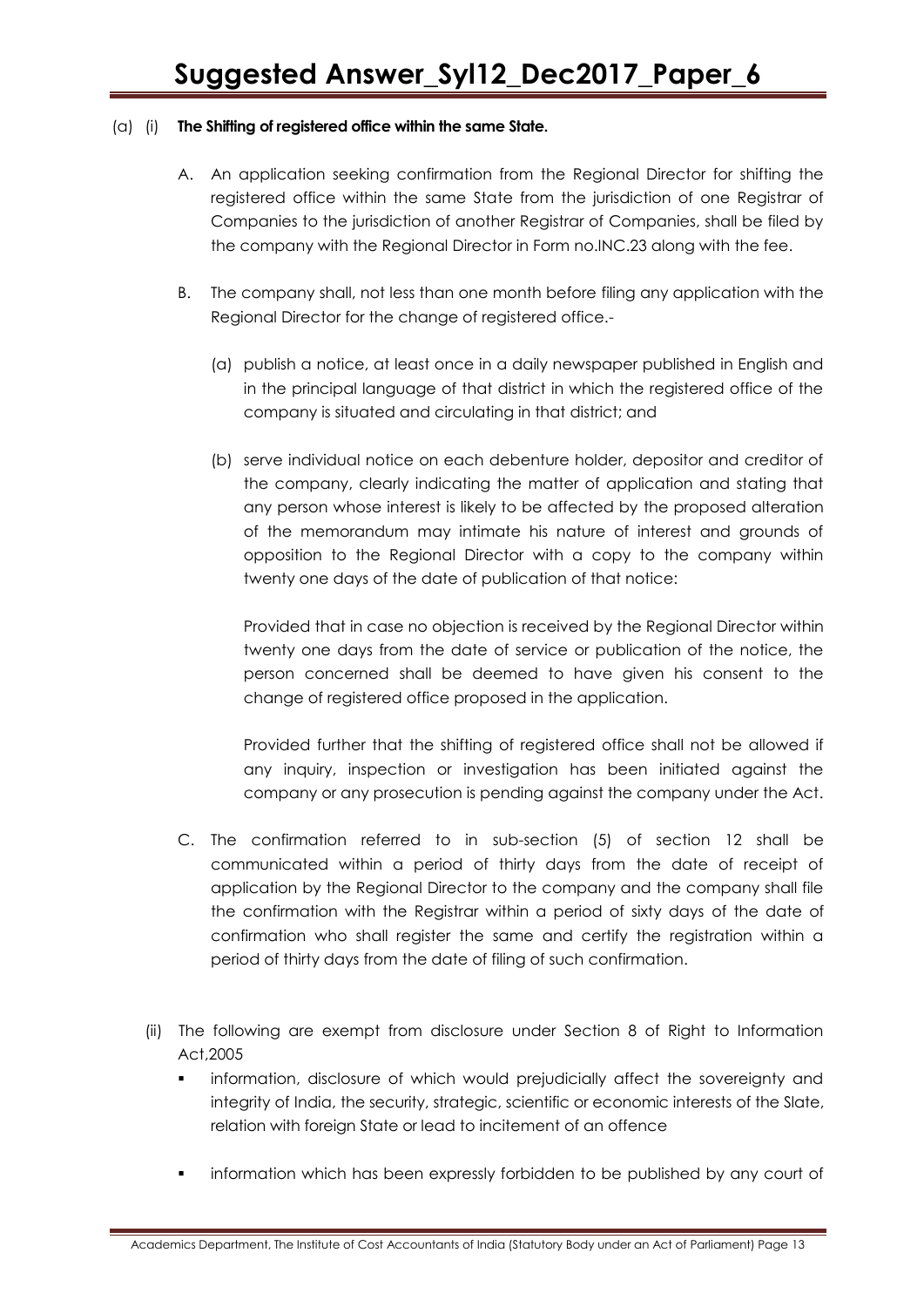law or tribunal or the disclosure of which may constitute contempt of court;

- information, the disclosure of which would cause a breach of privilege of Parliament or the Slate Legislature;
- information including commercial confidence, trade secrets or intellectual property, the disclosure of which would harm the competitive position of a third party, unless the competent authority is satisfied that larger public interest warrants the disclosure of such information:
- information available to a person in his fiduciary relationship, unless the competent authority is satisfied that the larger public interest warrants t he disclosure of such information:
- information received in confidence from foreign Government;
- information, the disclosure of which would endanger the life or physical safety of any person or identify the source of information or assistance given confidence for law enforcement or security purposes;
- **•** information which would impede the process of investigation or apprehension or prosecution of offenders;
- cabinet papers including records of deliberations of the Council of Ministers, Secretaries and other officers;
- information which relates to personal information the disclosure of which has no relationship to any public activity or interest or which would cause unwarranted invasion of the privacy of the individual;
- Notwithstanding any of the exemptions listed above, a public authority may allow access to information, if public interest in disclosure outweighs the harm to the protected interests.

### **(b) (i) Write notes on the maintenance of register of Members under the Companies Act, 2013.**

**(ii) What is the role of the Audit Committee under corporate Governance in India? 6**

 **9**

#### **Answer:**

#### (b) (i) **Maintenance of Register of members etc.,**

As per section 88 of Companies Act, 2013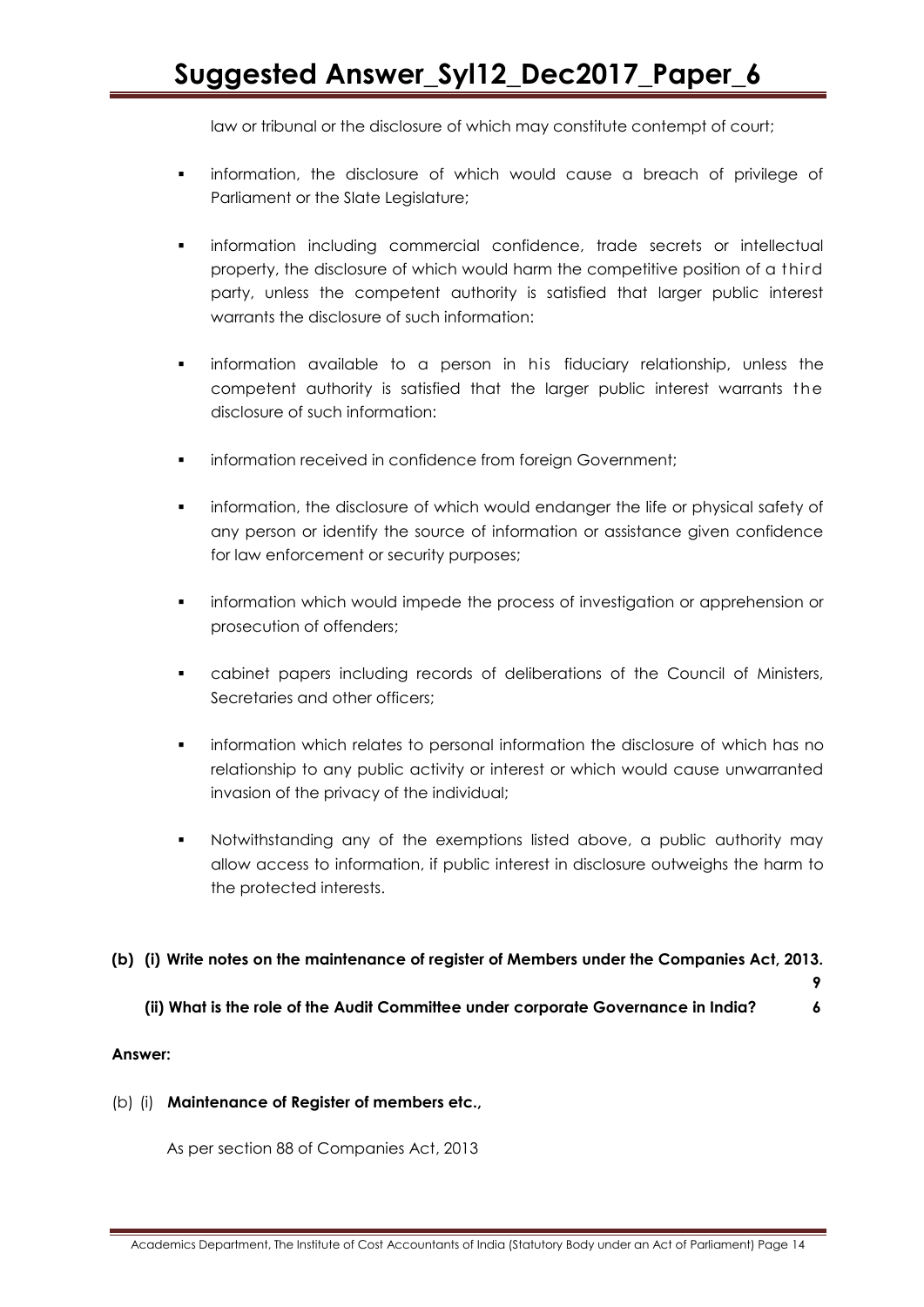- (1) Every company shall keep and maintain the following registers in such form and in such manner as may be prescribed, namely:—
	- (a) register of members indicating separately for each class of equity and preference shares held by each member residing in or outside India;
	- (b) register of debenture-holders; and
	- (c) register of any other security holders.
- (2) Every register maintained under sub-section (1) shall include an index of the names included therein.
- (3) The register and index of beneficial owners maintained by a depository under section 11 of the Depositories Act, 1996, shall be deemed to be the corresponding register and index for the purposes of this Act.
- (4) A company may, if so authorised by its articles, keep in any country outside India, in such manner as may be prescribed, a part of the register referred to in subsection (1), called "foreign register" containing the names and particulars of the members, debenture holders, other security holders or beneficial owners residing outside India.
- (5) If a company does not maintain a register of members or debenture-holders or other security holders or fails to maintain them in accordance with the provisions of sub-section (1) or sub-section (2), the company and every officer of the company who is in default shall be punishable with fine which shall not be less than fifty thousand rupees but which may extend to three lakh rupees and where the failure is a continuing one, with a further fine which may extend to one thousand rupees for every day, after the first during which the failure continues.
- (b) (ii) The role of the Audit committee shall include the following:
	- 1. Oversight of the company's financial reporting process and the disclosure of its financial information to ensure to ensure that the financial statement is correct, sufficient and credible;
	- 2. Recommendation for appointment, remuneration and terms of appointment of auditors of the company;
	- 3. Approval of payment to statutory auditors for any other services rendered by the statutory auditors:
	- 4. Reviewing, with the management, the annual financial statements and auditor's report there on before submission to the board for approval, with particular reference to:
		- (a) Matters required tobe included in the Director's Responsibility Statement to be included in the Board's report in terms of clause (c) of sub-section 3 of section 134 of the Companies Act. 2013
		- (b) Changes, if any in accounting policies and practices and reasons for the same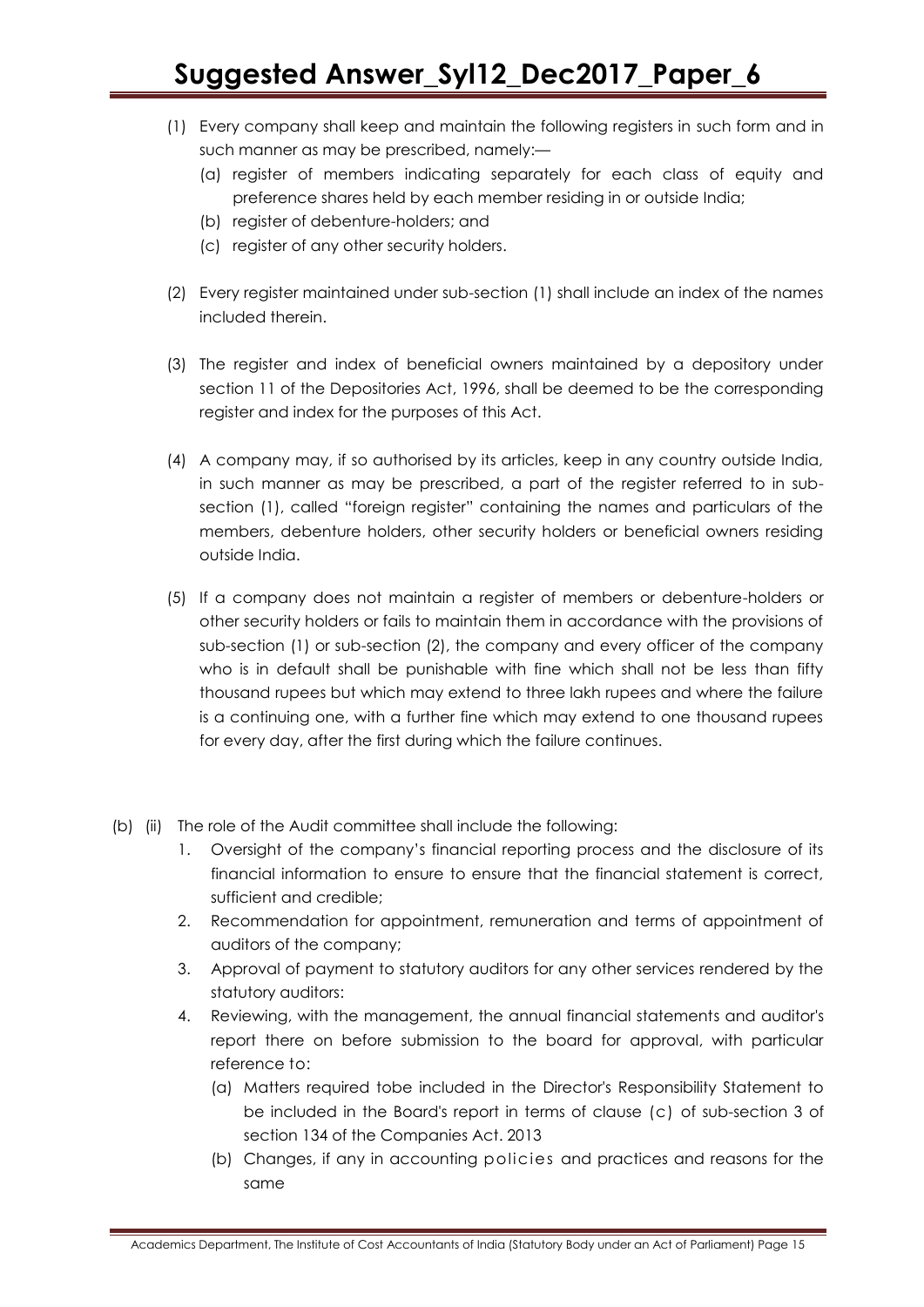- (c) Major accounting entries involving estimates based on the exercise of judgment by management
- (d) Significant adjustments made in the financial statements arising out of audit findings
- (e) Compliance with listing and other legal requirements relating to financial statements
- (f) Disclosure of any related party transactions
- (g) Qualifications in the draft audit report
- 5. Reviewing, with the management, the quarterly financial statements before submission to the board for approval;
- 6. Reviewing, with the management, the statement of uses /application of funds raised through an issue (public issue, rights issue, preferential issue, etc.). the statement of funds utilized for purposes other than those stated in the offer document / prospectus / notice and the report submitted by the monitoring" agency monitoring the utilisation of proceeds of a public or rights, issue, and making appropriate recommendations to the Board to take up steps in this matter;

### **SECTION - D**

|         | 4. Answer any one questions:                              | $15 \times 1 = 15$ |
|---------|-----------------------------------------------------------|--------------------|
| (a) (i) | Why a good understanding of business ethics is important? | 10                 |

**(ii) What are the various ethical threats faced by a finance and accounting professional?** 

### **Answer:**

(a) (i) Some of the major reasons why a good understanding of business ethics is important can be stated as follows:-

**Stop business malpractices**: Some unscrupulous businessmen do business malpractices by indulging in unfair trade practices like black-marketing, artificial high pricing, adulteration. cheating in weights and measures, selling of duplicate and harmful products, hoarding, false claims or representations about their products etc. These business malpractices arc harmful to the consumers. Business ethics heir, to stop these business malpractices.

**Improve customers' confidence:** Business ethics are needed to improve the customers" confidence about the quality, quantity, price. – etc, of the products. The customers have more trust and' confidence in the businessmen who follow ethical rules, they feel that such businessmen will not cheat them.

**Survival of business:** Business ethics are mandatory for the survival of business. The

 **5**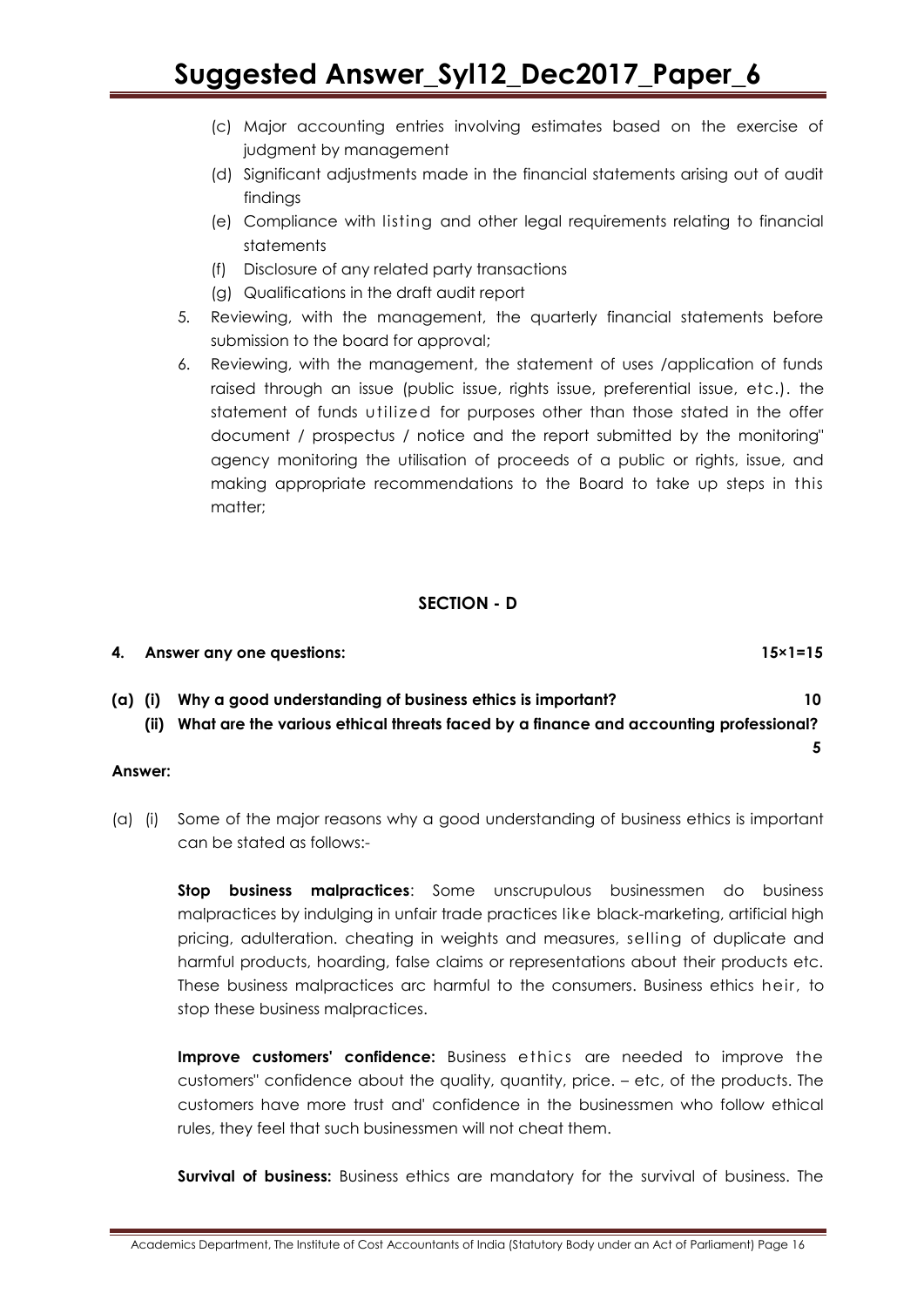businessmen who do not follow it will have short-term success, but they will fail in the long run. This is because they can cheat a consumer only once. After that, the consumer will not buy goods from that businessman, lie will also tell others not to buy from that businessman. So this will defame his image and provoke a negative publicity. This will result in failure of the business. Therefore, if the businessmen do not follow ethical rules, he will fail in the market. So, it is always better to follow appropriate code of conduct to survive in the market.

**Safeguarding consumer's rights:** Consumer sovereignty cannot be either ruled out or denied.Business can survive so long il enjoys the patronage of consumer. The consumer has many rights such as right to health and safety, right to be informed, right to choose, right to be heard right to redress, etc. But many businessmen do not respect and protect these rights. Business ethics are must to safeguard these rights of the consumers.

**Protecting employees and shareholders:** Business ethics are required to protect the interest of aid image for the business and businessmen. If the businessmen follow all ethical rules, t h e n he will be fully accepted and not critic sides by die society. The society will always support [in](http://ihu.se/) the businessmen who follow tins necessary cede of conduct.

**Develops good relations:** Business ethics are important to develop good and friendly relations between business and society. This will result in a result in a supply of good quality goods and service at low prices to the society. It will also result in profits for the businesses there by resulting in growth of economy.

**Creates good image:** Business ethics create a good image for the business and businessmen. If the businessman follows all ethical rules, then they will be fully accepted and not criticized by the society. The society will always support those businessmen who follow this necessary code of conduct.

**Smooth functioning:** If the business follows all the business ethics, then the employees. shareholders, consumers, dealers and suppliers will allbe happy. So they will give full cooperation to the business. This will result in smooth functioning of the business. So, the business will grow, expand and diversify easily) and quickly. It will have more sales and more profits.

**Consumer movement**: Business ethics arc gaining importance because of the growth of the consumer movement. Gone are the days when the consumer can be taken for ride by the unscrupulous business by their false propoganda and false claims, unfair trade practices. Today, The consumers are aware of their rights and well informed as well as well organised. Now they are more organised and hence cannot be cheated easily. They take actions against those businessmen who indulge in bad business practices. They boycott poor quality, harmful, high-priced and counterfeit (duplicate) goods. Therefore, the only way to survive in business is to be honest and fair.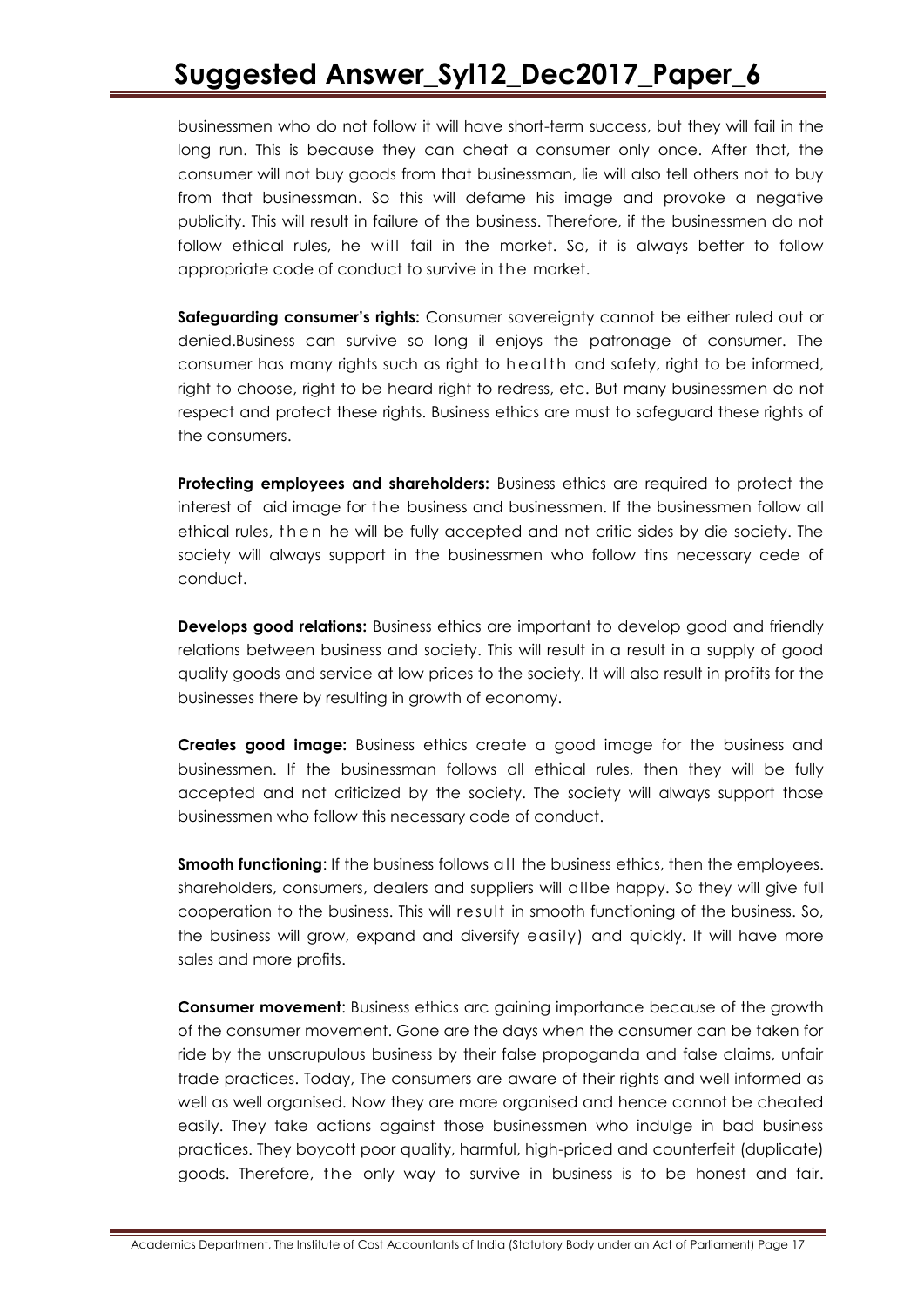Consumer forums and Consumer Associations are more active and vocal now.

**Consumer satisfaction:** Today, the consumer is the king of the market. Any business simply cannot survive-without the consumers. Therefore, the main aim or objective of business is consumer satisfaction. If the consumer is not satisfied, then there will be no sales and thus no profits too. Consumer will be satisfied only if the business follows all the business ethics, and hence are highly needed.

**Importance of labour**: Labour, i.e. employees or workers play a very crucial role in the success of a business. Therefore, business must use business ethics while dealing with the employees. The business must give them proper wages and salaries and provide them with better working conditions. There must be good relations between employer and employees. The employees must also be given proper welfare facilities.

**Healthy competition:** The business must use business ethics while dealing with the competitors. They must have healthy competition with the competitors. Healthy competition brings about efficiency, break compliancy and leads to optimal utilization of scare resources, hence is always welcome. They must not do cut-throat competition. Similarly, they must give equal opportunities to small- scale business. They must avoid monopoly. This is because a monopoly is harmful to the consumers.

- (ii) The following types of threats may affect the business environment and influence finance and Accounting professionals.
- **(a) Self – Interest Threats:** Occur as a result of the financial or other interest of Finance and Accounting professional or personal interest of key personnel.
	- **(b) Self- review Threats:** When a previous judgment of the Finance and accounting Professional is to be re-evaluated.
	- **(c) Advocacy Threats:** When a professional promotes a position o r opinion to such extern that some objectivity may have to be compromised.
	- **(d) Familiarity Threats:** When a professional has close relationships with the work environment which may impair r his selfless attitude towards work.
	- **(e) Intimidation Threats:** when a professional may be prohibited from acting objectively by actual or perceived threat
- **(b) (i) Discuss the fundamental principles of Ethical Behaviour. 7**

**(ii) What are the reasons for which unethical behavior might arise in the organization? 8**

#### **Answer:**

### (b) (i) **FUNDAMENTAL PRINCIPLES OF ETHICAL BEHAVIOUR**

- 1. **Integrity:** The principle calls upon all accounting and finance professional adhere to honesty and firmness while discharging their respective professional duties:
	- a. Avoid being involved in activities which would impair the goodwill of the organization.